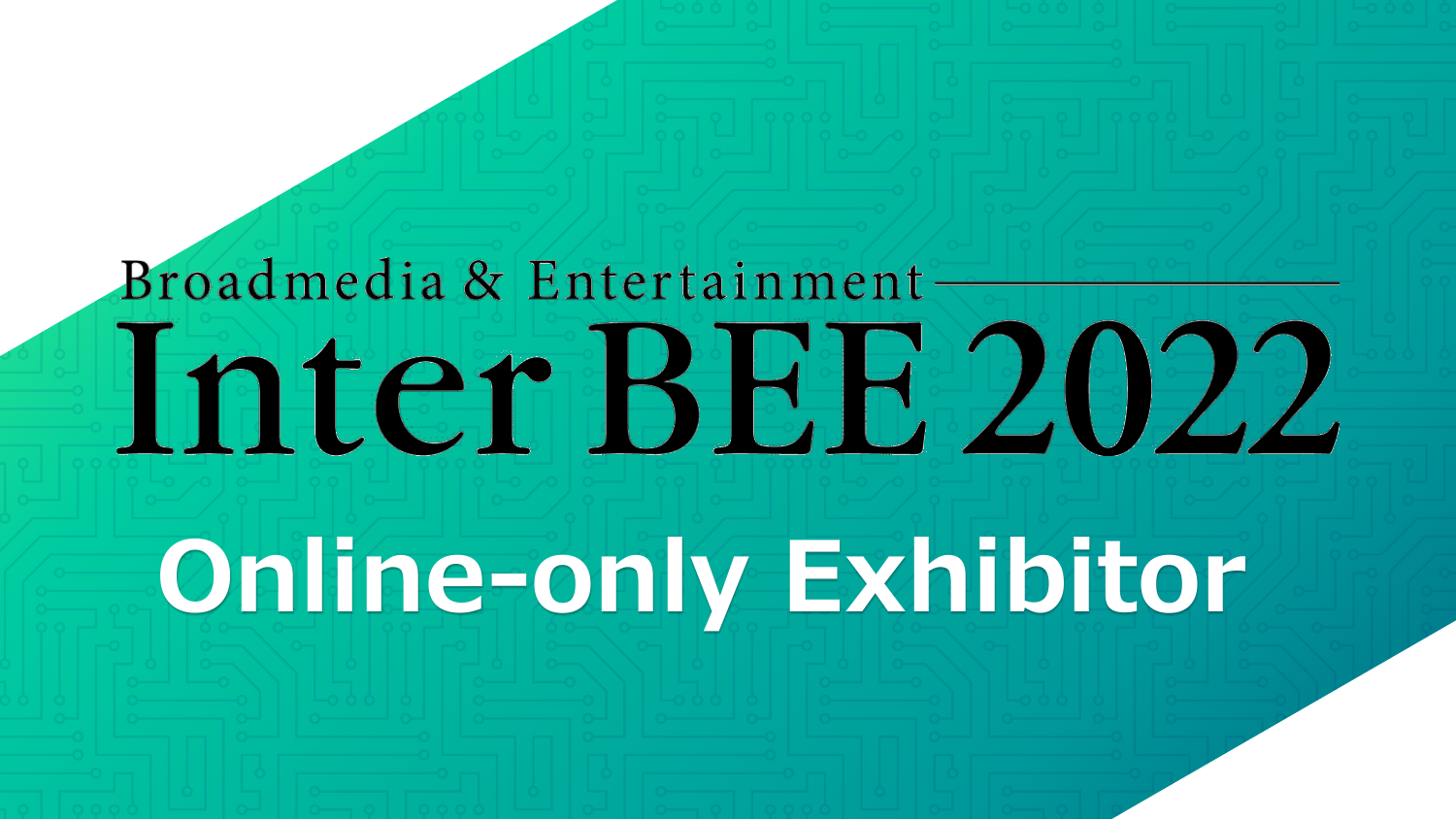# **Online Exhibition Overview**

**For companies who are unable to exhibit at Makuhari Messe, there will be an opportunity to participate in Inter BEE 2022. Utilizing the system for INTER BEE ONLINE 2021, we have provided a space that is not limited by time or location.**

**Period**

 $\odot$  Makuhari Messe Event Period: November 16 (Wed) $\sim$  18 (Fri)

 $\odot$  Archive Period: November 1 (Tue)~December 23 (Fri)

**Venue**: Inter BEE Official Website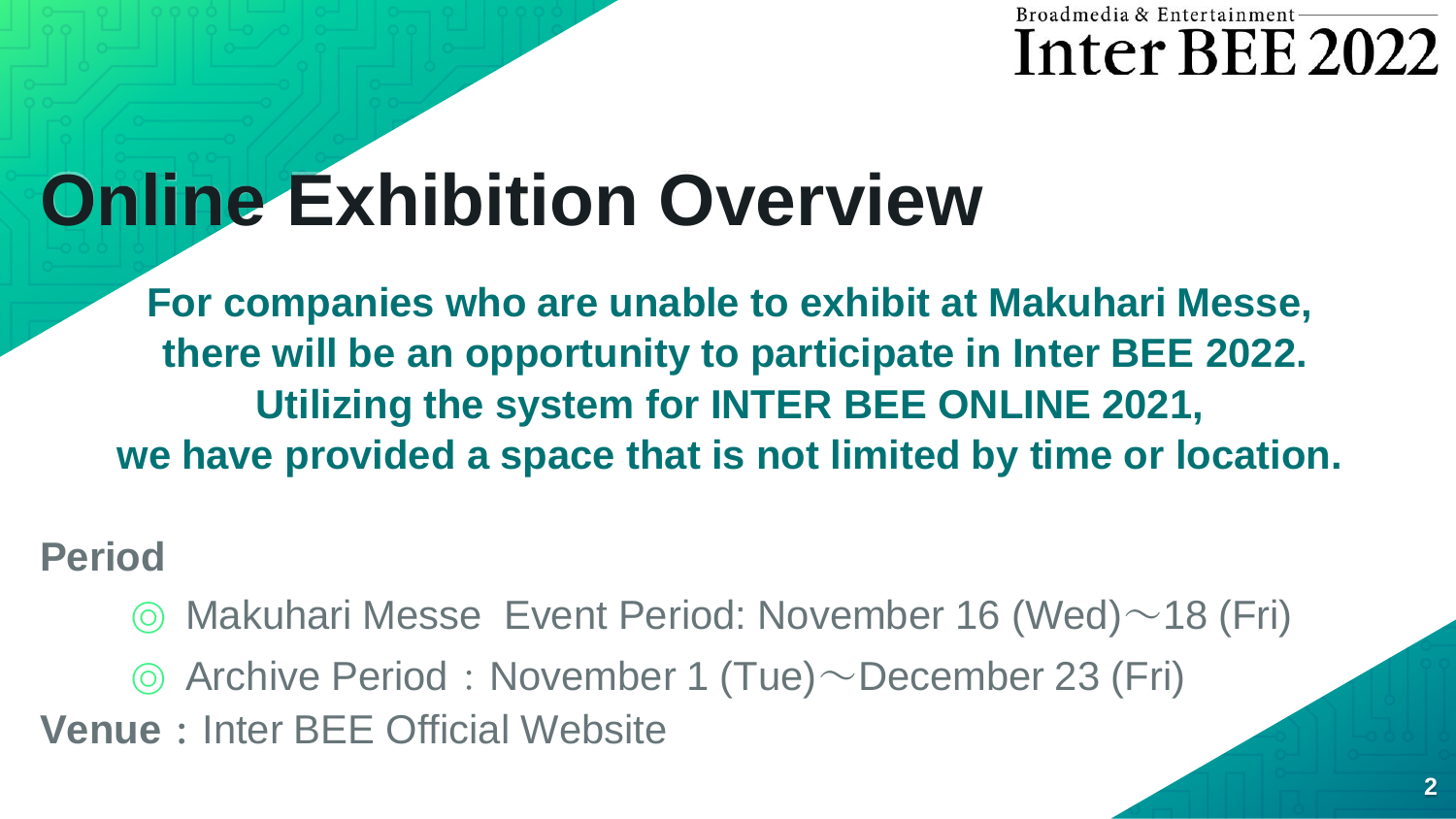# **Exhibition Fee**

# Online Exhibitor Page

・A company page to showcase products.

#### **Products:up to 15 items Video:up to 9 videos Downloadable file : up to 12 files**

- ・Company added to Exhibitor List
- ・Provision of visitor data (twice)
- Data of visitors who viewed Demo and Presentation video
- Data of visitors who downloaded files.
- Data of visitors who visited your page while logged on and opt-in



### Online Exhibitor Seminar

You can appeal to many visitors with the "Online Exhibitor Seminar," which was popular at last year's online exhibition.

We will support you in gaining a large audience with PR leading up to, as well as announcements on the day of, the conference.

#### **Average viewers last year: 1000 viewers**

(Archived period of 3 months)

Broadmedia & Entertainment-

Inter BEE 2022

- ・Will be listed under Inter BEE Conference Program.
- ・Will be shown on your Exhibitor Detail Page.
- ・Provision of visitor data on who are attending the stream.
- ・Please create the video on your own, live streaming the conference is possible.

### **Seminar Fee: JPY 440,000(incl. Tax)**



**Exhibition Fee**:**JPY 880,000**(**incl. Tax**)**/ 1 Page**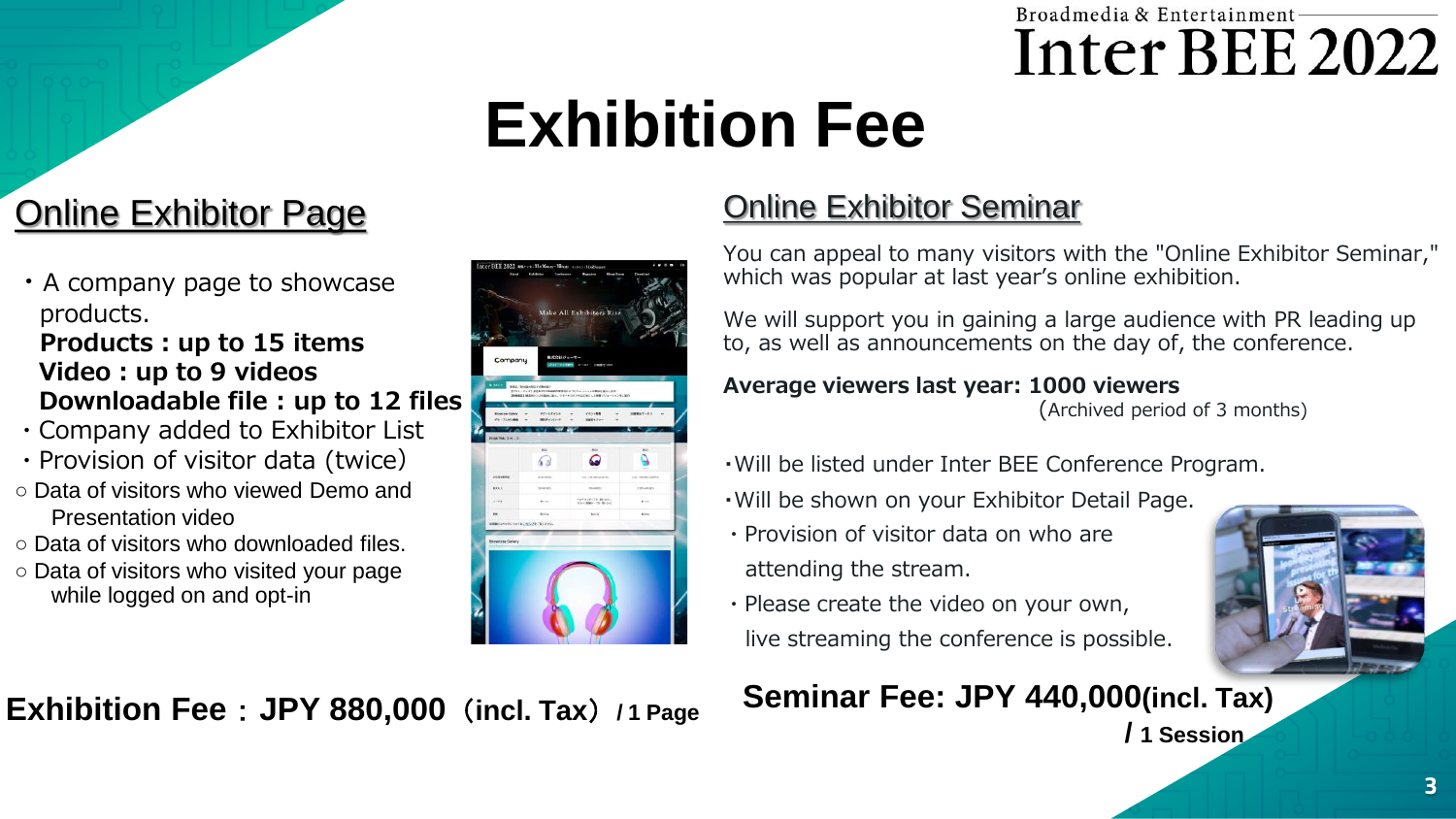# **Exhibition Fee**

**We have prepared the package plan below to further enhance the effectiveness of the online exhibition, by taking advantage of the online exhibitor seminar.**

### **Online Exhibitor Page / 1 page**

- A company page to showcase products. Products: up to 15 items Video: up to 9 videos Downloadable file : up to 12 files
- Company added to Exhibitor List
- Provision of visitor data (twice)
- Data of visitors who viewed Demo and Presentation video
- Data of visitors who downloaded files.
- Data of visitors who visited your page while logged on and opt-in



#### **Online Exhibitor Seminar / 1 Session**

You can appeal to many visitors with the "Online Exhibitor Seminar," which was popular at last year's online exhibition. We will support you in gaining a large audience with PR leading up to, as well as announcements on the day of, the conference.

Average last year:700 viewers (Archived period of 1 month)

- ・Will be listed under Inter BEE Conference Program.
- ・Will be shown on your Exhibitor Detail Page.
- ・Provision of visitor data on who are attending the stream.
- ・Please create the video on your own, live streaming the conference is possible.



# **Package Fee**:**JPY 1,100,000 (incl. Tax)**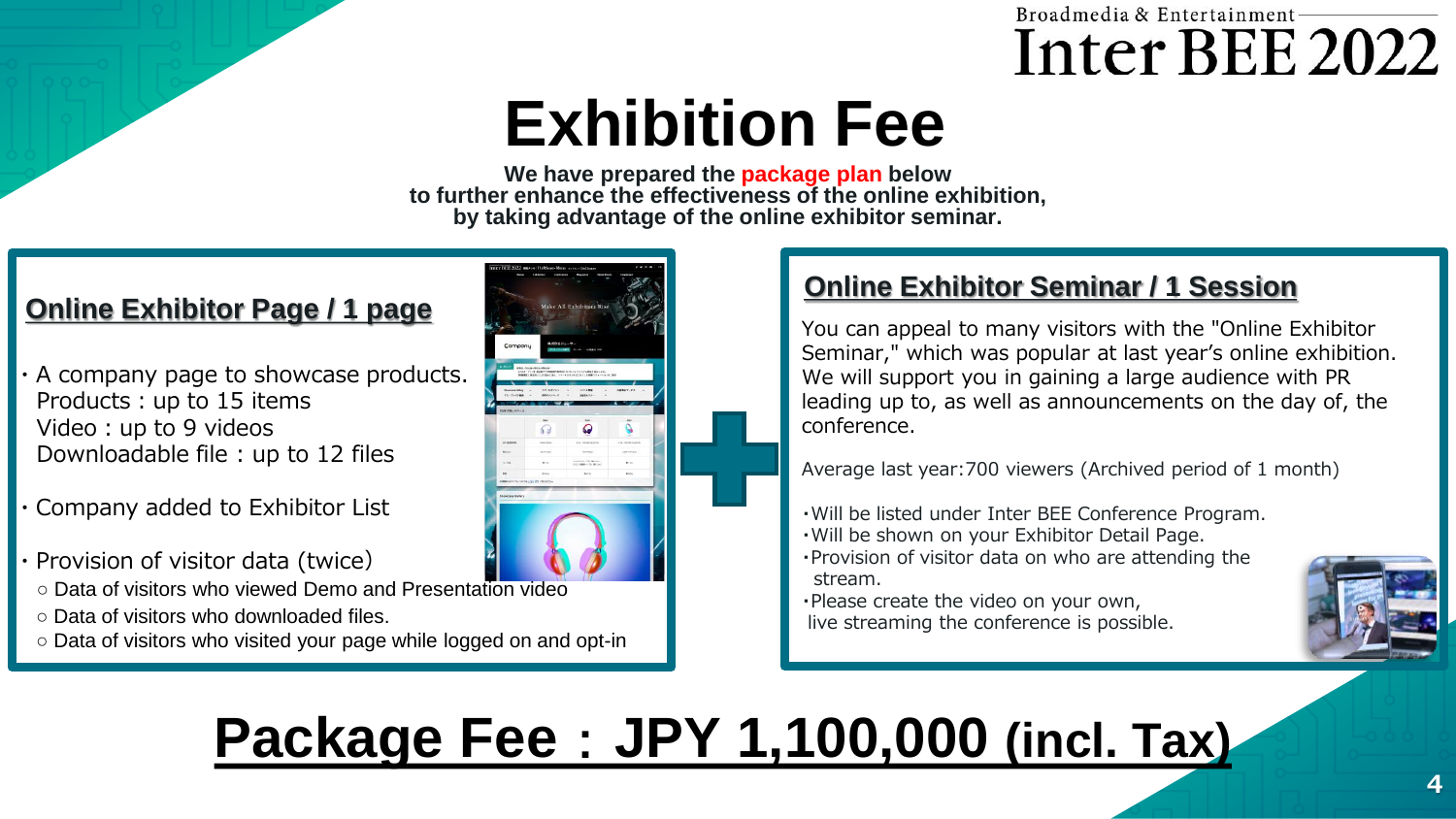# **Online Exhibition Guideline**

# **Application**

### ⦿**Application Deadline**:**Wednesday, August 31st, 2021**

⦿1 Exhibitor Detail Page per application. A joint exhibition will be up to 2 companies.

⦿It is possible to apply for multiple categories, however, it will be 1 category per page.

⦿Cancellation or change of exhibition : 100% of the exhibition fee after Monday, October 3rd, 2022.

# ■ Schedule

⦿Wednesday September 1st:Launch of Exhibitor exclusive site ⦿Late September:Launch of Pre-registration and Conference Program page ⦿Tuesday, November 1st:Launch of Exhibitor Detail Page  $\odot$  Period: Makuhari Messe Event Period: November 16 (Wed) $\sim$  18 (Fri) Online Period: November 1 (Tue) $\sim$ December 23 (Fri)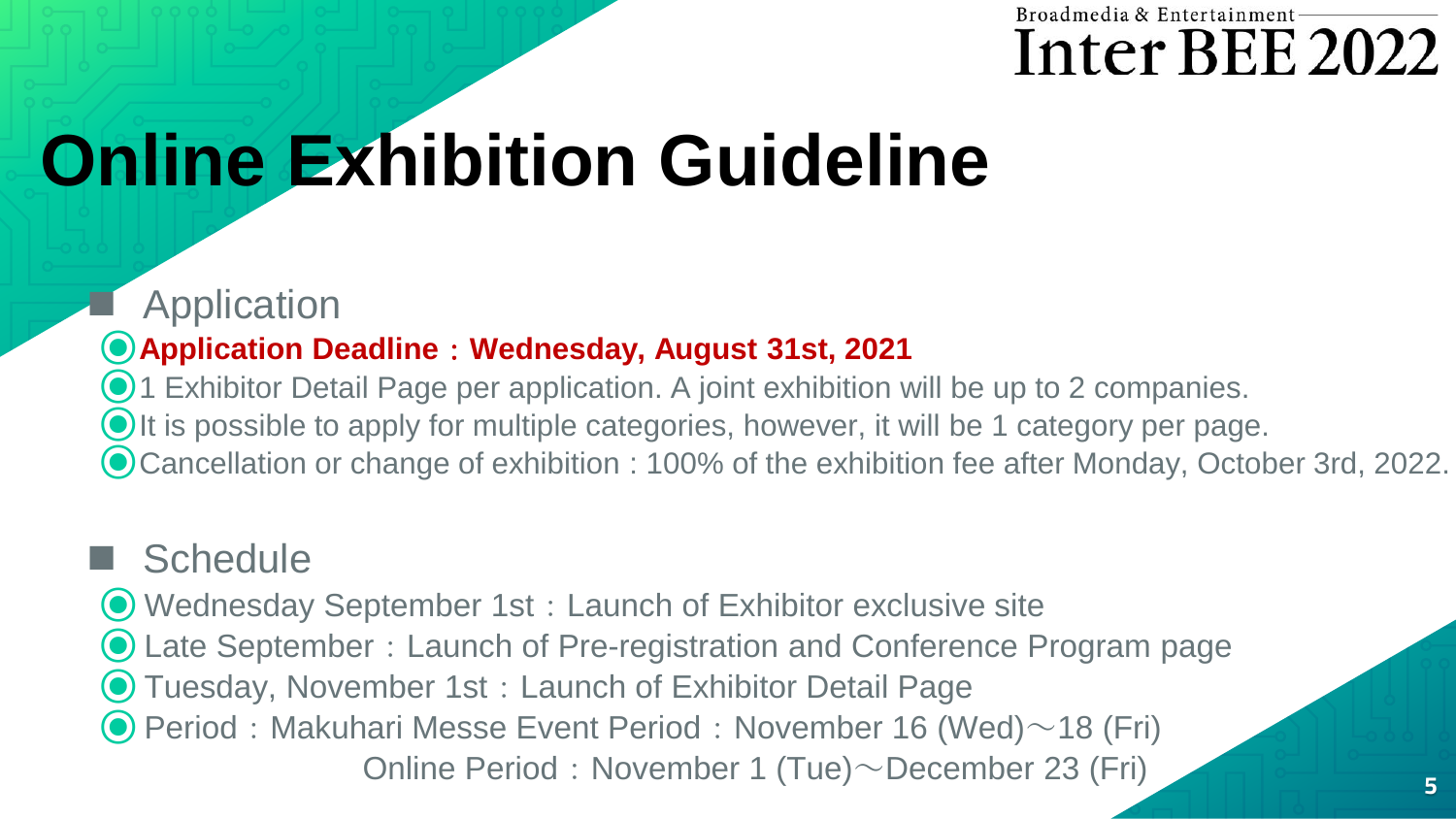# **Online Exhibition Guideline**

# $\blacksquare$  How to apply

To apply please fill out the Online exhibition application form, located on our official website.

https://www.inter-bee.com/en/

# ■Contact

Japan Electronics Show Association (JESA) Ote Center Bldg., 1-1-3 Otemachi, Chiyoda Ward, Tokyo 100-0004 Japan E-mail: contact2022@inter-bee.com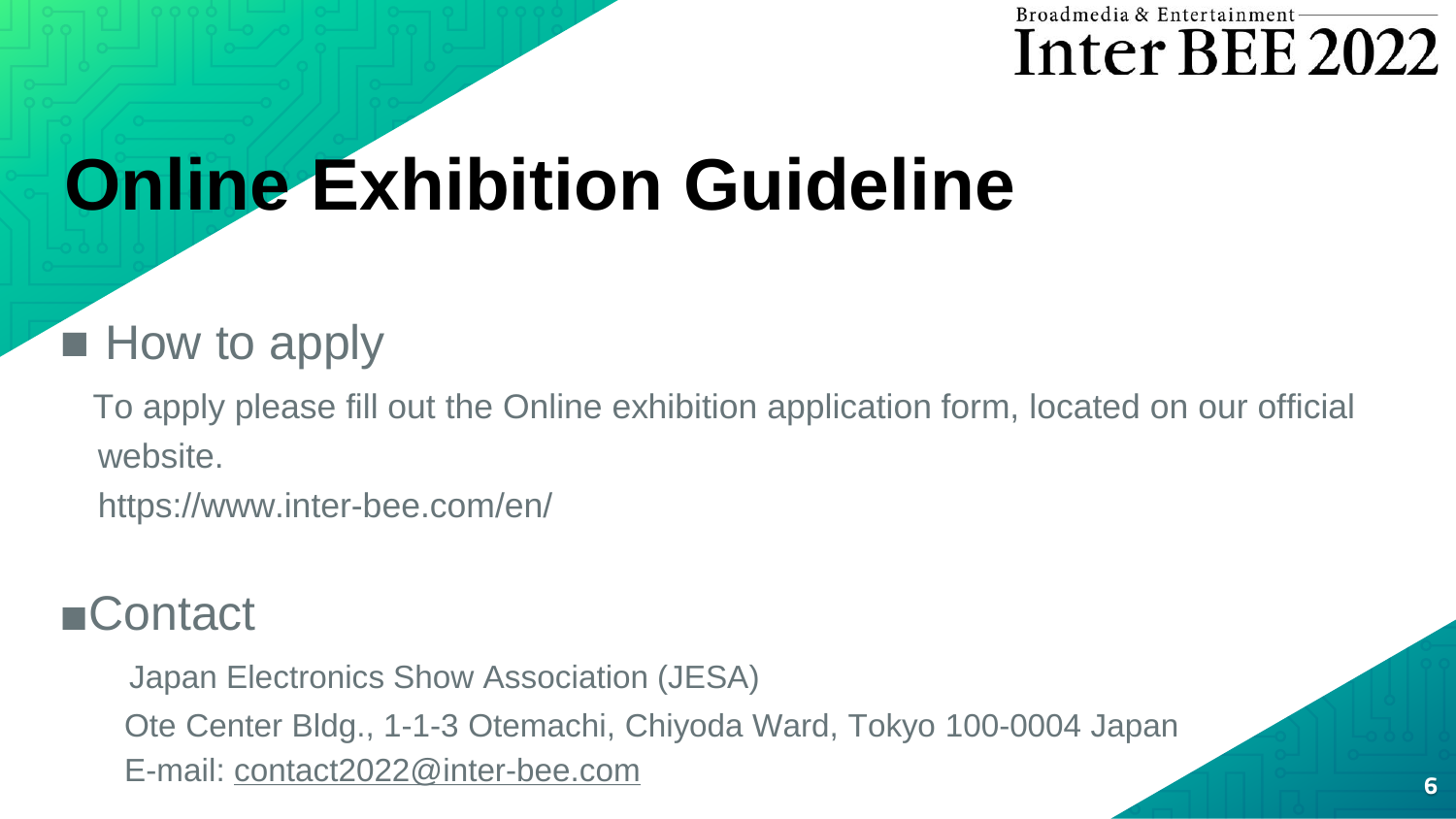# **Exhibitor Page Overview**

## Broadmedia & Entertainment-Inter BEE 2022

**7**



The exhibitor exclusive site to input information is has been created to be flexible to promote exhibitor's products, by doing so all exhibitors will have to input their information on their own.

#### **Main Visual 1**

■Upload an image that best defines the company,. ※We offer support of image creation, but there will be a fee.

# **2**

**3**

**4**

#### **Exhibitor information and Logo**

■Exhibitor Information, Company Logo, Highlight information of the company

(short sentences that's easy to digest for visitors)

### **Free HTML Area**

■Exhibitors can express their selves in this space using HTML tags. Exhibitors can show outside sites within the free HTML area.

※Usable tags: <table><tr>><tr><th><td><front><img><br/><tr><a>  $\langle$ iframe $\rangle$ 

Chat tools and Surveys are shown by using the  $\leq$ iframe $>$ tag. The area will be hidden if there is no input in the area.

#### **Showcase Gallery**

■Able to upload Product images (with caption) different to the products section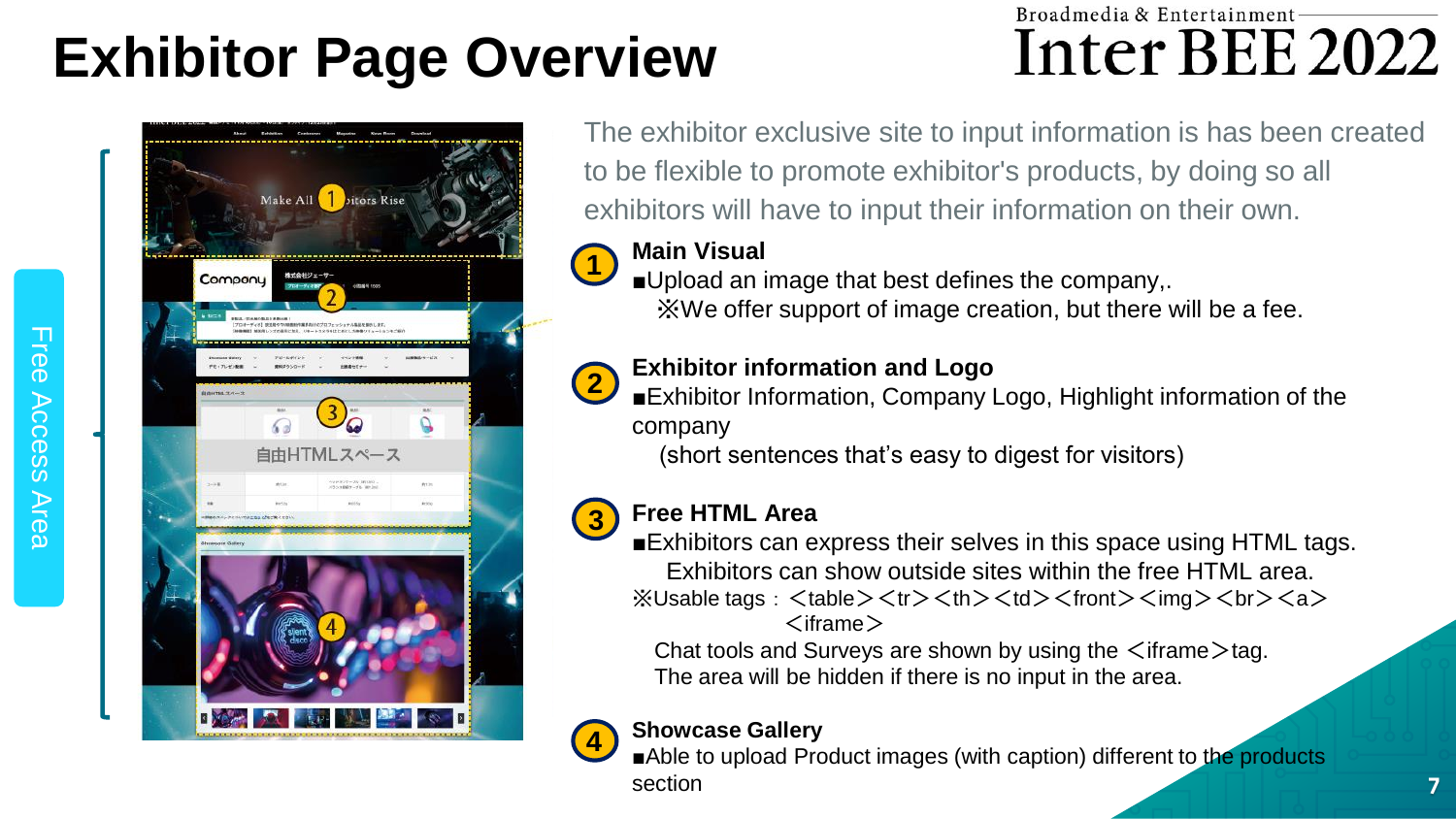# **Exhibitor Page Overview**

### Broadmedia & Entertainment-Inter BEE 2022







**6**

#### **Appeal / Exhibitor Information**

■Highlights of products and services.

#### **Event Information**

■Once you input any information on your in-booth or online events. Such as, Booth speakers, performances and/or webinars held with in the exhibition period.

# **7**

#### **Exhibiting Product and Services**

■A maximum of 10 images can be posted per product/service. Choose from a variety of layouts prepared.

Set keywords on your product so they will show up when the keyword is searched.

#### **Product/Services Showcased : Up to 10 Products/Services**

※When registering a product or service, please fill out the following items on the exhibitor exclusive site

・Product/Service name and keywords for search. (Maximum of 3 keywords per product/service)

• Product/Service description (HTML tags can be used to post external links)

・Images